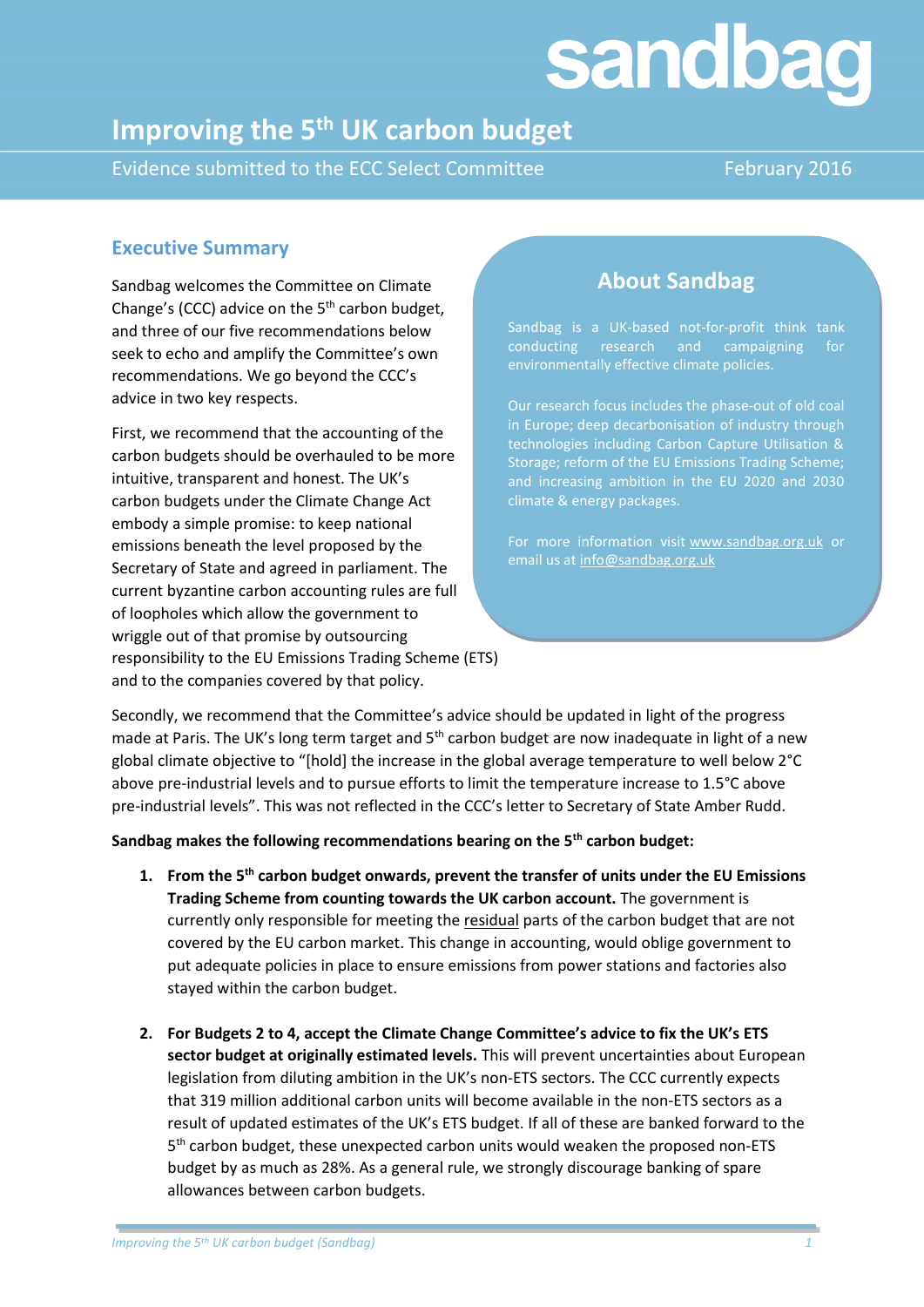- **3. Accept the Committee's advice to include international shipping from the 5th carbon budget, and to account for aviation emissions when setting the budget level.** The Committee has always assumed international shipping and aviation are captured under the 80% target in 2050. Emissions from these sectors therefore need to be included in the carbon budgets, or accounted for when setting the budgets, to ensure they are aligned with a cost-effective trajectory to our 2050 target.
- **4. The UK's long-term goal should be strengthened to reflect the stronger climate objectives in the Paris agreement, and the 5th carbon budget should be adjusted accordingly.** On social media, Climate Change Committee staff have provisionally indicated that a 1.5°C global target implies a new 2050 target for the UK of 90% or more below 1990 levels.
- **5. Above all, a realistic and coherent Low Carbon Plan needs to be implemented by Autumn this year, which convincingly delivers emissions reductions consistent with the CCC's advice.** This plan should include appropriate measures to ensure the continued deployment of renewables, the rapid implementation of the coal phase-out, and ongoing measures to ensure CCS is deployed in a timely fashion.

We explore these recommendations in more detail in the rest of our submission. We will be focussing the bulk of our attention on the first two accounting recommendations. This submissions builds upon recommendations previously made by Sandbag in our open letter to the Committee on Climate Change on the international context for the  $5<sup>th</sup>$  carbon budget<sup>1</sup>, our initial press reaction to the CCC's 5<sup>th</sup> carbon budget report<sup>2</sup>, and our briefing to MPs on carbon budget reforms under debate in the current Energy Bill.<sup>3</sup>

**\*\*\***

# **Recommendation 1: Honest accounting of the 5th carbon budget**

#### **From the 5th carbon budget onwards, prevent the transfer of units under the EU Emissions Trading Scheme from counting towards the UK carbon account.**

An amendment to the current Energy Bill (clause 80)<sup>4</sup> that was recently passed in the House of Lords seeks to bring this about by changing the way emissions are accounted under the Climate Change Act. The amendment seeks to make the government accountable for ensuring all of the UK's greenhouse gas emissions stay within any new carbon budgets adopted.

 $\overline{a}$ 

<sup>1</sup>https://sandbag.org.uk/reports/letter-climate-change-committee-international-context-5th-carbon-budget/ <sup>2</sup>https://sandbag.org.uk/site\_media/pdfs/press\_releases/5th\_carbon\_budget\_should\_do\_what\_it\_says\_on\_th e\_tin.pdf

<sup>3</sup> https://sandbag.org.uk/reports/carbon-budget-reforms-energy-bill/

<sup>&</sup>lt;sup>4</sup> Section 6, clause 80 of the Energy Bill states:

In section 27 (net UK carbon account) of the Climate Change Act 2008, after subsection (2) insert—

<sup>&</sup>quot;(2A) No carbon units deriving from the operation of the EU Emissions Trading System may be credited to or debited from the net United Kingdom carbon account for any period commencing after 31 December 2027."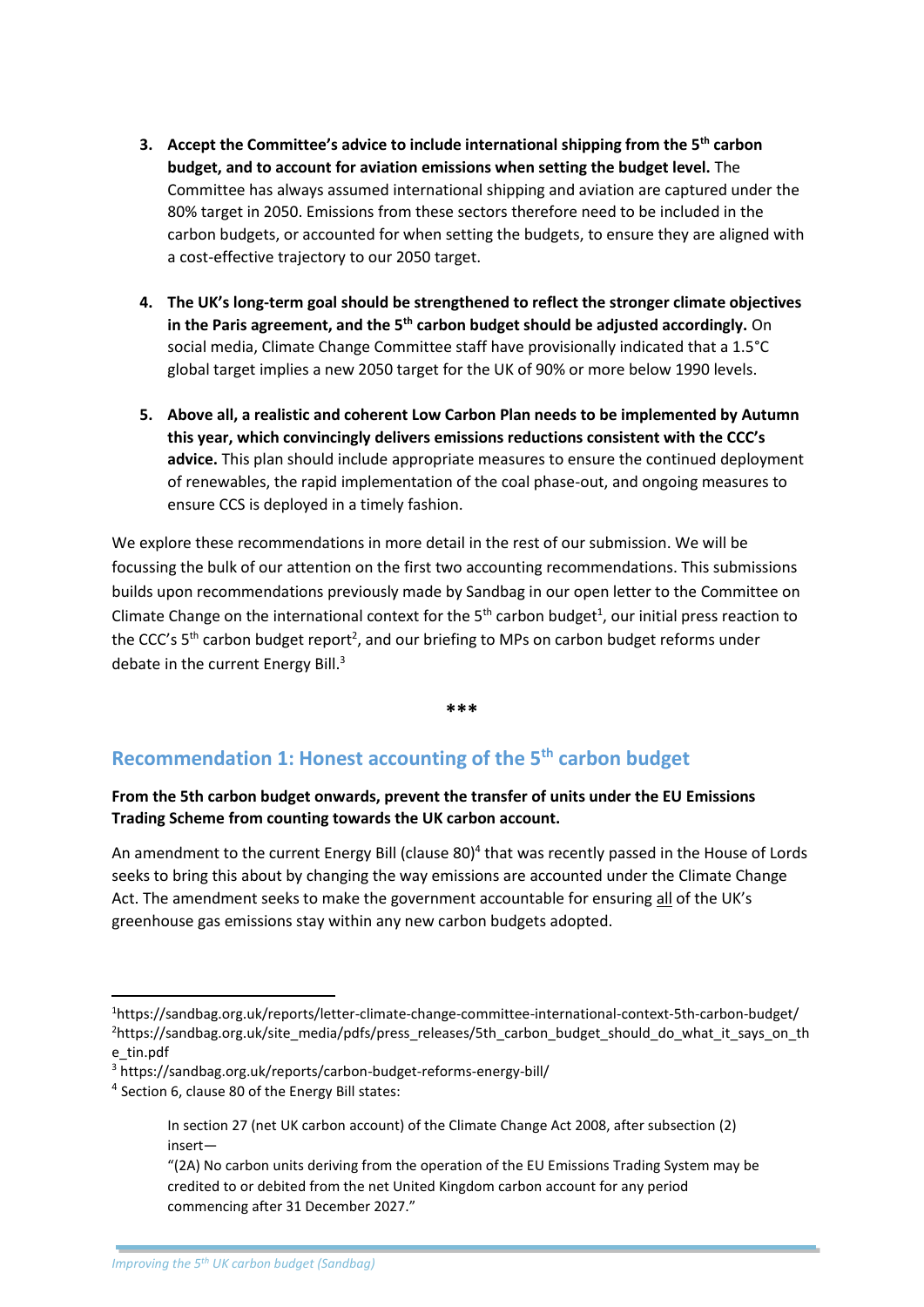**Currently, the government is only responsible for meeting half of the UK carbon budgets**. It is only accountable for reducing emissions from sectors like buildings, transport and agriculture. Meeting the other half of the carbon budget is outsourced to companies in the EU Emissions Trading scheme (ETS), and is treated as being met automatically, irrespective of whether actual emissions from these sectors are higher or lower than the UK's ETS budget.

**The UK carbon budgets currently place no obligation on the government to reduce emissions from the electricity and manufacturing sectors.** Even if emissions were to grow in these parts of the UK economy, the government would still legally meet its carbon budgets. The current accounting allows the government to indefinitely ignore the Climate Change Committee's advice regarding the level of power sector decarbonisation required to meet our long term goals. The carbon budgets do nothing to prevent government from embarking on an all-out dash-for-gas or pursuing other high carbon strategies in the power and manufacturing sectors. By extension the carbon budgets provide no investor confidence for the UK electricity sector.

The current, counter-intuitive accounting of the UK carbon budgets is explained in the chart below. Sandbag is promoting emissions accounting that is more intuitive and transparent, as displayed in Chart A.



**The UK's confusing Carbon Accounting rules:**

- **Chart A shows national emissions exceeding the allotted carbon budget, seemingly putting the government in breach of its carbon budget.**
- **Chart B shows how the same carbon budget is divided between ETS units and Non-ETS units, with emissions also divided by ETS and Non-ETS sectors. In this example, the ETS budget turns out to be quite small, while ETS emissions are relatively large. We have faded out the ETS budget and the ETS emissions because these are essentially irrelevant, as we shall see.**
- **Chart C shows how carbon budgets are currently accounted. ETS emissions are ignored and assumed to fall at the same level as ETS allowances. To illustrate this we have transplanted the ETS budget (in blue) on to the Emissions column.**
- **Chart D shows the Non-ETS sector budget compared with Non-ETS emissions. Because ETS carbon units and ETS emissions are the same, they cancel out. Effectively the government is only held accountable for the non-ETS sectors. In this example, where the government initially appears to be in clear breach of its carbon budget, it actually falls comfortably within it because all of the emissions overshoot was in ETS sectors, which are ignored.**
- **Sandbag would like to see the accounting rules simplified so that the carbon budgets do what they say on the tin, and keep all national emissions below a pre-agreed level.**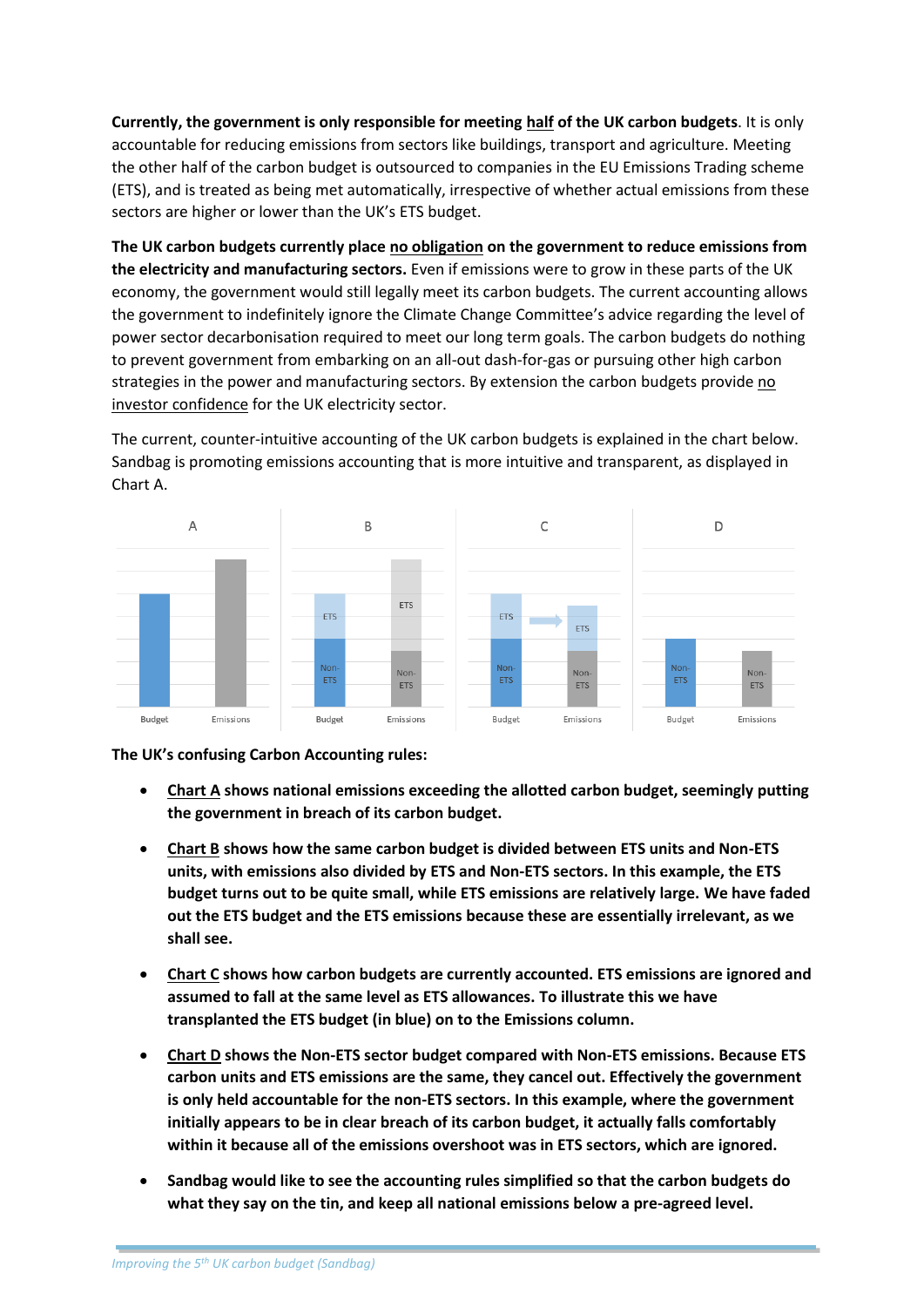If the carbon accounting rules were changed as we propose, the Climate Change Committee would be obliged to issue a new 5<sup>th</sup> carbon budget fully aligned with its recommended emissions level: 1,585 million tonnes (61% below 1990 emissions) instead of 1,725 million tonnes (57% below 1990 emissions) currently.<sup>5</sup> This is why it is important to change the accounting rules before the 5<sup>th</sup> carbon budget is adopted by government. The following table from the CCC's 5<sup>th</sup> carbon budget report makes the 140 million tonne difference between the proposed budget and the desired level of emissions painfully clear.

| Table 6.1: Budget recommendation                                                                                                                                                                                                                                                                                                        |       |                                            |  |  |
|-----------------------------------------------------------------------------------------------------------------------------------------------------------------------------------------------------------------------------------------------------------------------------------------------------------------------------------------|-------|--------------------------------------------|--|--|
| MtCO <sub>2</sub> e                                                                                                                                                                                                                                                                                                                     | 2030  | The fifth budget period<br>$(2028 - 2032)$ |  |  |
| <b>Non-traded sector</b>                                                                                                                                                                                                                                                                                                                | 227   | 1,135                                      |  |  |
| Traded sector (gross emissions)                                                                                                                                                                                                                                                                                                         | 87    | 450                                        |  |  |
| Adjustment for the UK share of the EU ETS cap                                                                                                                                                                                                                                                                                           | $+31$ | $+140$                                     |  |  |
| Traded sector portion of net carbon account                                                                                                                                                                                                                                                                                             | 118   | 590                                        |  |  |
| <b>Recommended budget</b>                                                                                                                                                                                                                                                                                                               |       | 1,725                                      |  |  |
| Notes: Adjustment for the UK share of the EU ETS cap is the difference between gross UK emissions and the UK share of the EU ETS cap. This adjustment essentially<br>reflects net trading in the EU ETS, with the positive number reflecting net sales of allowances given that the share of the ETS cap is above our assessment of the |       |                                            |  |  |

traded sector cost-effective path. However, this difference could also reflect differences in the time profile of emissions within the EU ETS (e.g. companies holding<br>onto allowances to use for future periods, use of previo emissions is not equal to the average emissions over 2028-32, due to the shape of the emissions trajectory in our Central scenario.

DECC's latest greenhouse gas projections estimate that emissions over the 5<sup>th</sup> carbon budget could reach 2,112 million tonnes (Mt) if no new policies are implemented, a third higher than if this proposal were adopted. If left unchanged, the current accounting rules would place no obligation on the government to reduce any of those excess emissions that arose from the ETS sectors. <sup>6</sup> This underlines the fact that this proposal is an important driver of change, ensuring that the Government continues to support decarbonisation policies beyond 2020. Such policies should include implementing the announced coal power phase out by 2025, investing in CCS on gas and continuing to support the most cost-competitive renewables, nuclear and demand management policies.

It is interesting to highlight that the latest emissions projections from DECC for the "Reference Scenario", in which all planned policies are implemented, put the UK safely on track to deliver the CCC's proposed emissions reductions for the ETS sectors in the 5<sup>th</sup> carbon budget. The power sector is decarbonised to  $103g/KWhr$  in 2030,<sup>7</sup> broadly compatible with the Climate Change Committee's recommended decarbonisation target<sup>8</sup>, and ETS emissions fall to 453 million tonnes over 2028-2032, broadly in line with the Climate Change Committee's target path of 450Mt.

1

<sup>&</sup>lt;sup>5</sup> For the moment, we are discussing the budget under the current scope, with maritime emissions excluded. <sup>6</sup> See "Existing Policies" scenario in Annex A: Greenhouse Gas Emissions by Source

<https://www.gov.uk/government/publications/updated-energy-and-emissions-projections-2015> DECC does not show the ETS vs non-ETS emissions in this forecast. Clause 80 would provide an additional constraint only on the ETS emissions.

<sup>&</sup>lt;sup>7</sup> Figure 5.2 DECC 2015 energy and emissions projections. Web Figures (not yet published)

<sup>&</sup>lt;sup>8</sup> "average emissions should be around 100 g/kWh in 2030" [\( https://www.theccc.org.uk/publication/letter](https://www.theccc.org.uk/publication/letter-ccc-advice-on-the-approach-to-investment-in-fossil-fuel-power-generation/)[ccc-advice-on-the-approach-to-investment-in-fossil-fuel-power-generation/](https://www.theccc.org.uk/publication/letter-ccc-advice-on-the-approach-to-investment-in-fossil-fuel-power-generation/)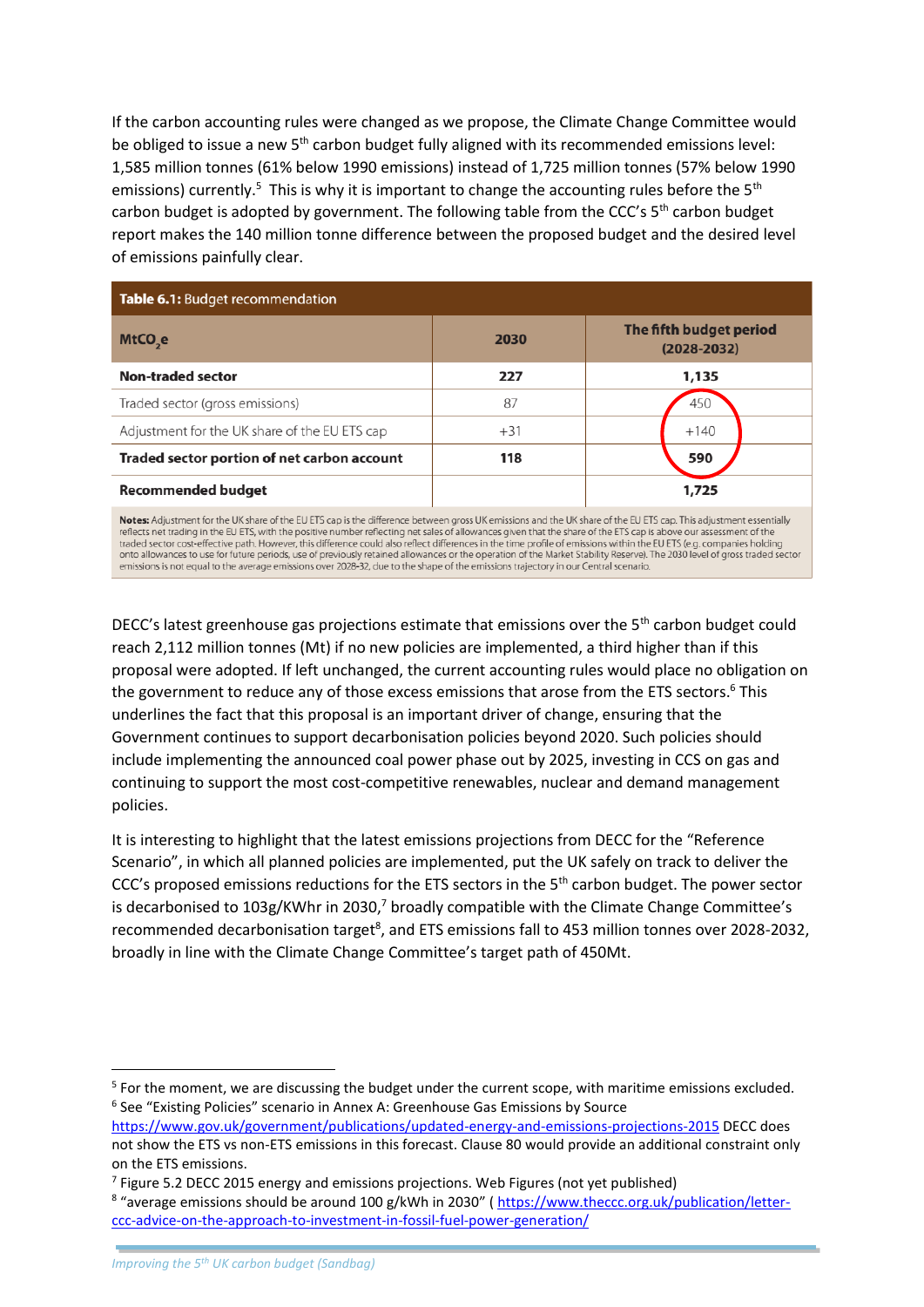

**If the government is confident it can achieve the emissions reductions shown in the DECC Reference Scenario, it should have no issue accepting a change in accounting rules which holds them accountable for delivering this. What is more, it would be in the government's interests to adopt this change. The DECC projections see ETS emissions landing at 137 Mt under budget, while the non-ETS sectors will be 311 Mt over budget. Over-achievement in the ETS part of the budget, could help alleviate nearly half of the projected policy gap in the non-ETS sectors, where emissions reductions tend to be more difficult and expensive. Changing the accounting rules, through clause 80, or something like it, would both keep the government honest, and also reward it for that honesty. c** content and the proposed and the proposed and content that a content of the proposed and content is content to content the experiment of the proposed and the proposed and the proposed between the proposed between the p

Big questions already hang over whether the Reference Scenario is a plausible indication of the direction of current government policy. The Reference Scenario assumes 9GW of nuclear power, 27GW of renewables, 14GW of gas and 4GW of CCS plant will be introduced between now and 2030 (see chart below).

Recent government announcements cancelling £1 billion funding for Carbon Capture and Storage and withdrawing support for onshore wind, throw this scenario into question. Moreover, the Climate Change Committee recommends that 7GW of power capacity be fitted with CCS by 2030, with a further  $3$ MtCO<sub>2</sub>e per year stored from industry. Without an urgent increase in funding for first stage projects, this roll-out will be in jeopardy, given the long lead time for storage site appraisal and construction of transport and storage networks.<sup>9</sup>

#### **DECC 2015 Reference Scenario: Cumulative new capacity of MPP Nuclear, Renewables and Gas (Figure 6.2)**



<sup>9</sup> Implications of the Paris Agreement – The CCC (Jan 2016) [https://documents.theccc.org.uk/wp-](https://documents.theccc.org.uk/wp-content/uploads/2016/01/Paris-Agreement-and-fifth-carbon-budget-CCC-letter-to-Rt-Hon-Amber-Rudd.pdf)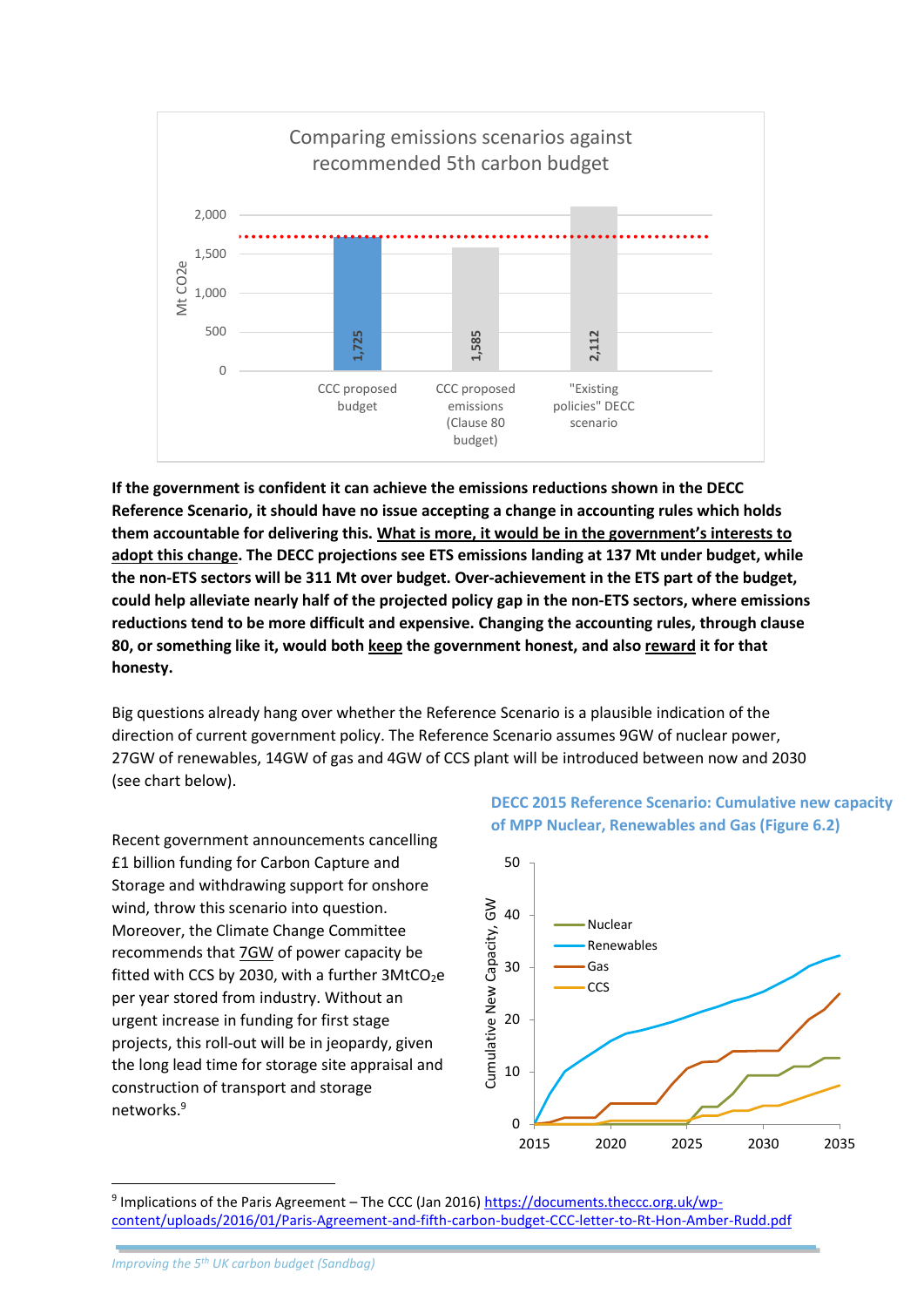Finally, the DECC forecast also appears to depend on EU carbon prices rising to nearly £50 by 2030, which Sandbag considers unrealistic against the current Commission proposal for the ETS revision. Last but not least, the Reference Scenario also appears to anticipate that the cap on the Carbon Price Support will end in 2020 and that the escalator will resume to originally planned levels, providing a Carbon Price Floor of £78.50 in 2030 (see table below).<sup>10</sup> This seems highly unlikely given the governments repeated moves to freeze the carbon price escalator to date.

| £2015/tonne CO2              | 2014 | 2015 | 2016 | 2017 | 2018 | 2019 | 2020 | 2025 | 2030 | 2035 |
|------------------------------|------|------|------|------|------|------|------|------|------|------|
| <b>Industry and Services</b> | 4.9  | 5.9  | 5.9  | 5.9  | 6.1  | 6.3  | 6.6  | 22.6 | 47.1 | 47.1 |
| Electricity supply sector    | 8.4  | 21.9 | 23.6 | 23.3 | 23.2 | 23.1 | 28.6 | 56.0 | 78.5 | 78.5 |

#### **DECC 2015 Reference Scenario: Carbon prices (Table 7.5)**

**Preventing ETS allowances from counting toward the net carbon account is therefore key to ensuring the government adopts a strong 5th carbon budget and implements policies in line with the Climate Change Committee's advice. It is also pivotal for providing investor confidence in the UK electricity sector. We therefore encourage lawmakers to reject the use of ETS allowances in the UK's net carbon account, starting from the 5th carbon budget.**

**\*\*\***

# **Recommendation 2: Prevent excess artificial carbon units from weakening the UK's climate efforts**

#### **For Budgets 2 to 4, accept the Committee's advice to fix the UK's ETS budget at originally estimated levels, and avoid banking of spare allowances between carbon budgets.**

As explained within our first recommendation, the current carbon budgets are divided into ETS and non-ETS units, with the government only strictly obliged to keep emissions from the non-ETS sectors within the non-ETS budget. The non-ETS budget is the residual budget after ETS allowances are subtracted.

There is another complication introduced by this accounting regime: because the government sets carbon budgets roughly 12 years in advance, the share of ETS allowances they can expect in each budget is essentially unknown. In the case of the 5<sup>th</sup> carbon budget, which spans the period 2028-2032 the corresponding ETS legislation is only just being debated in Brussels for the period 2021- 2030. In this context, the Climate Change Committee is obliged to makes an educated guess at the level of ETS allowances it thinks the UK will receive in a given period. Currently, their estimate for the 5<sup>th</sup> carbon budget is that 590 Mt will be needed for the ETS, but the Committee acknowledge a significant error margin in this estimate.<sup>11</sup> The chart below demonstrates how the Committee's estimate of the UK share of ETS allowances has shifted from when the carbon budgets were first set compared with today.

<sup>&</sup>lt;sup>10</sup> Table 7.5 DECC 2015 energy and emissions projections. Web Tables (not yet published)

<sup>&</sup>lt;sup>11</sup> E.g. They state that UK free allocations could be 25% higher or lower than they have estimated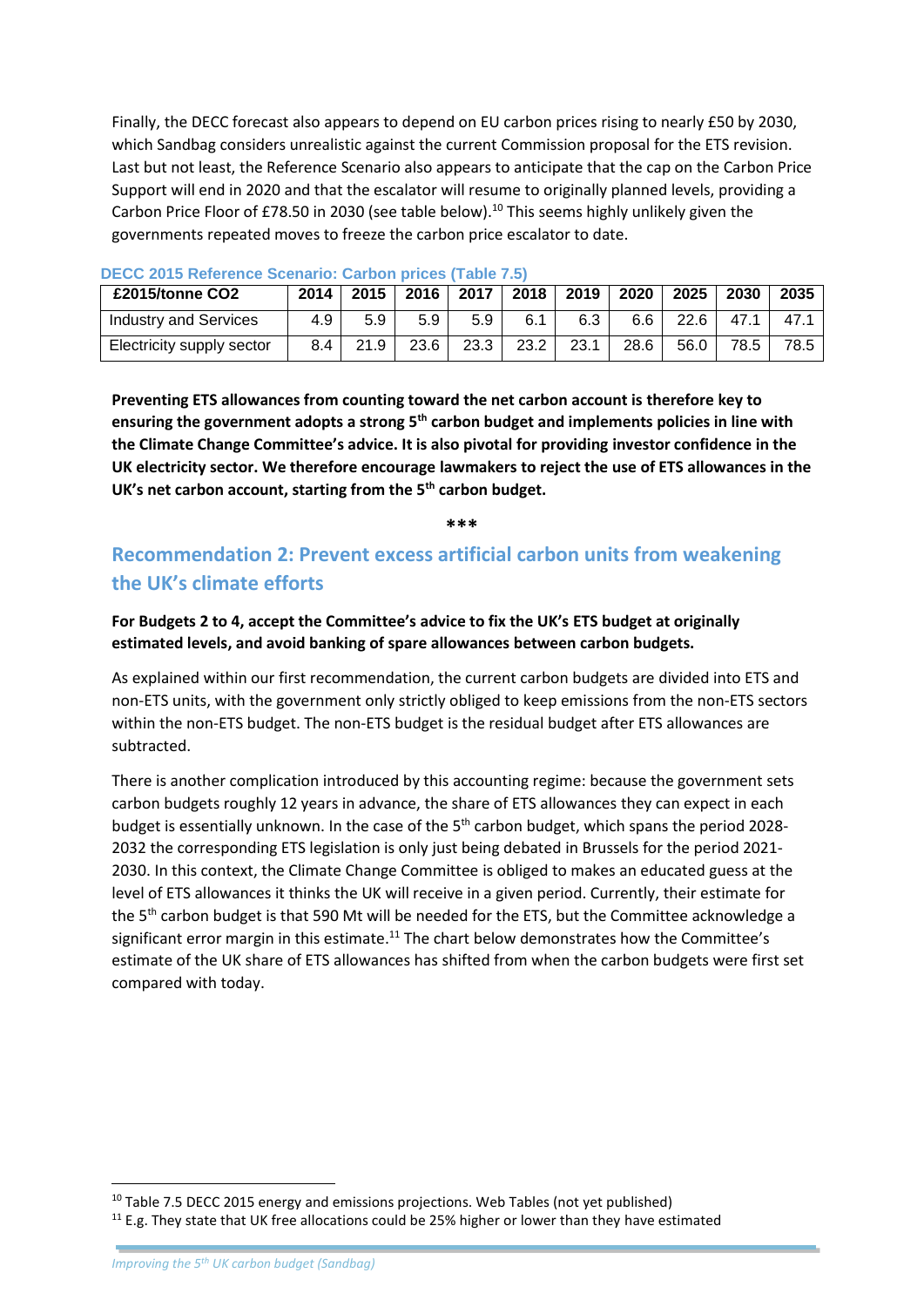

*Source: Climate Change Committee, Sandbag Calculations*

With the overall level of the carbon budgets fixed, this reduction in the ETS part of the budget leads to a corresponding increase in the non-ETS budget, thereby alleviating pressure on the government to reduce emissions. The Committee's latest estimates for the ETS are 163 Mt lower in Budget 2, and 156 Mt lower in Budget 3. This means 319 million more carbon units have become available to the government in the non-ETS sectors. Because the ETS budget is treated as being met automatically, this specific recalculation of the UK's ETS cap does not imply any increase in environmental ambition in the UK's ETS sectors. However it does lead to a weakening of environmental ambition in the UK's non-ETS sectors.

In the case of Budgets 2 and 3, the Committee overestimated the level of the Phase 3 ETS cap (spanning 2013-2020), and this has given the government more room to manoeuvre than they would have anticipated when they first agreed these carbon budgets. The opposite may happen in future, however: if the Climate Change Committee has underestimated ETS allocations in Phase 4 or Phase 5, the government might find itself in a tight corner with less carbon units in the non-ETS budget than it had counted on.

**To rectify this situation of moving goalposts and create more certainty for government, the Committee has recommended that the ETS vs. non-ETS split of each carbon budget be fixed at the original level estimated rather than being updated over time. This will have no effect on the ETS sectors, but will ensure that the non-ETS budgets are static and predictable.**

This Climate Change Committee recommendation seeks to solve two problems:

- 1) To address the unpredictability about the policy gap for the non-ETS sectors when setting future carbon budgets,
- 2) To prevent excess allowances from accumulating in the non-ETS budget and discouraging the government from taking appropriate and timely measures.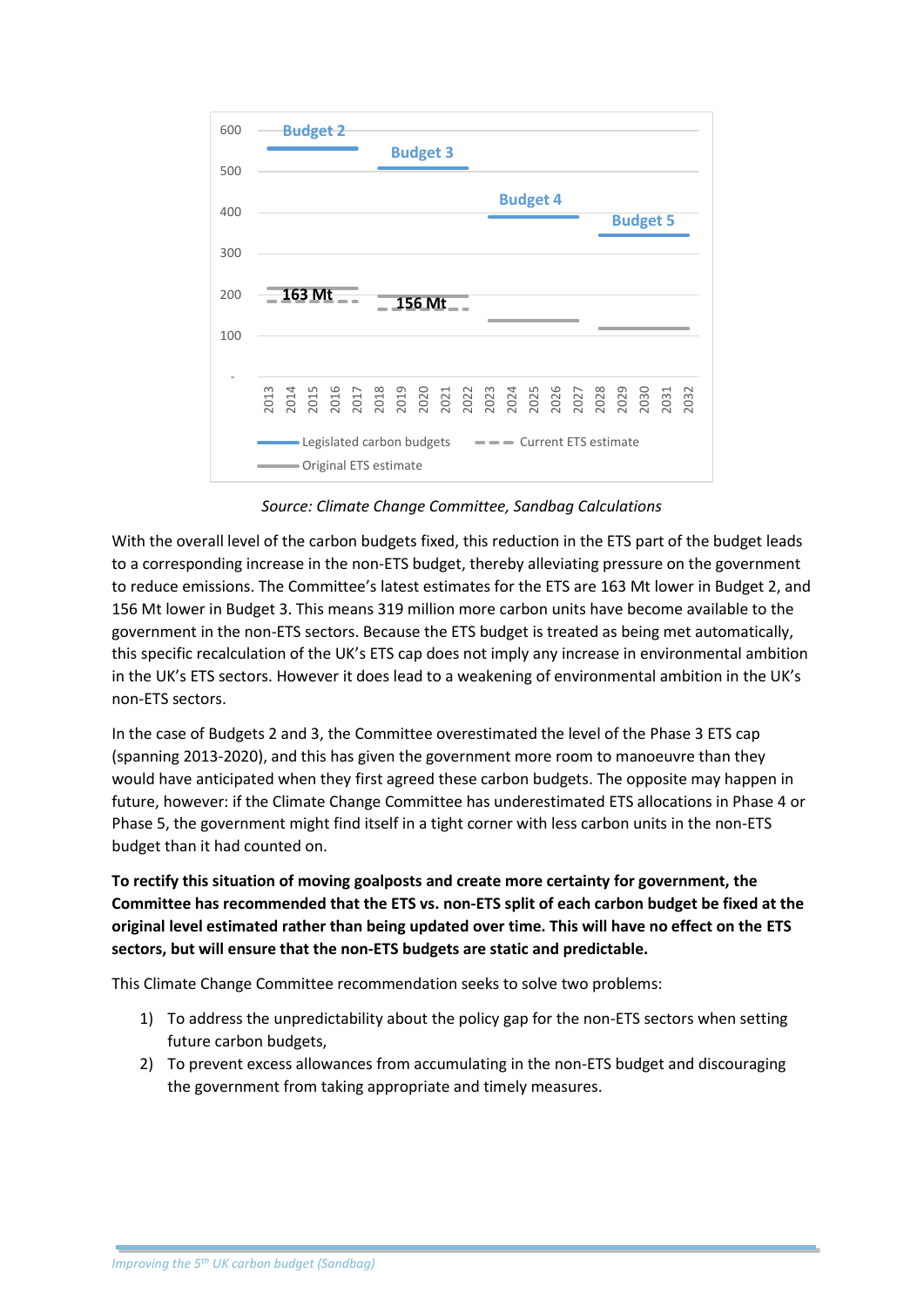As noted in Recommendation 1, Sandbag has an alternative recommendation to the CCC on how to create more certainty for carbon budgets going forward. Our solution is to essentially dissolve the artificial split between the ETS and non-ETS parts of the budget and oblige the government to manage all territorial emissions to keep them within budget.<sup>12</sup>

We do, however, support the Committee in its second intention, to prevent excess allowances accumulating in the non-ETS part of the budget, and to prevent these being banked for use in later budgets. We are especially concerned about excess allowances being generated as a result of accounting anomalies in the Carbon Accounting legislation.

In the chart below we show how the current, moving carbon budgets and the original, fixed carbon budgets compare against non-ETS emissions in the DECC Reference Scenario. We can plainly see that the current, "moving goalposts" system exacerbates the spare carbon units that are already expected to accumulate in budget 2 and 3. It remains unclear what the final non-ETS budget will be in budgets 4 and 5.



1

<sup>&</sup>lt;sup>12</sup> We acknowledge that the government might, under special circumstances, seek to purchase or surrender emissions rights, but we do not support the government counting emissions trading from private entities towards or against its national efforts.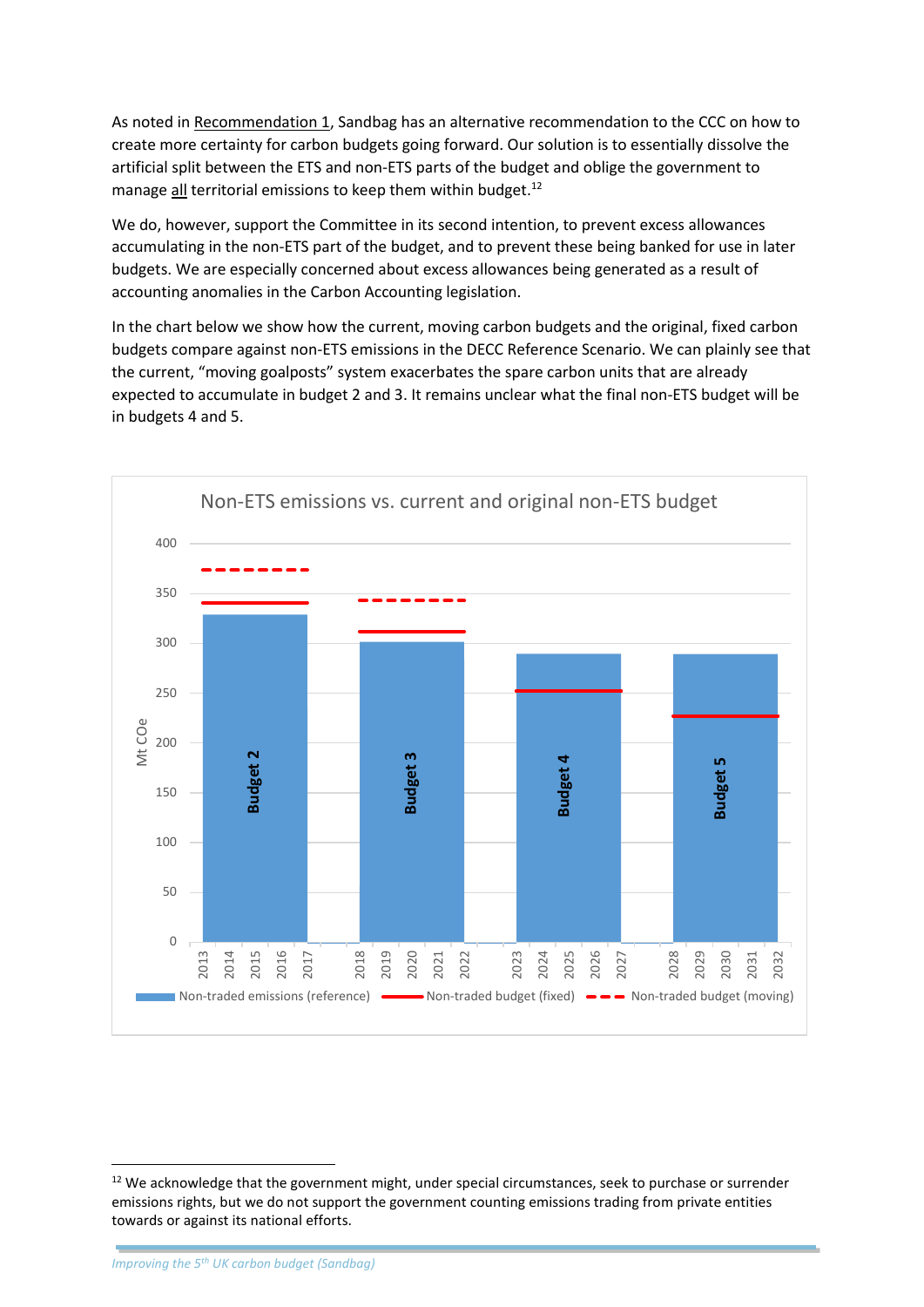If planned policies under the Reference Scenario are implemented, and all spare carbon units are banked between periods, the current rules would require no additional effort to meet the 4<sup>th</sup> carbon budget, and would allow for some 243 million units to be banked into the  $5<sup>th</sup>$  carbon budget, weakening the ambition of that budget by 21%.

| Non-ETS emissions vs. Non-ETS budget (current budget split) |             |             |             |             |  |  |
|-------------------------------------------------------------|-------------|-------------|-------------|-------------|--|--|
| Year                                                        | $(2013-17)$ | $(2018-22)$ | $(2023-27)$ | $(2028-32)$ |  |  |
| <b>Budget period</b>                                        |             | 3           | 4           |             |  |  |
| Non-traded budget (current/moving)                          | 1,867       | 1,715       | 1,260       | 1,135       |  |  |
| Reference scenario (non-traded)                             | 1,644       | 1,508       | 1,447       | 1,446       |  |  |
| * Annual balance of carbon units                            | 223         | 207         | $-187$      | $-311$      |  |  |
| * Cumulative balance of carbon units                        | 223         | 430         | 243         | -68         |  |  |

By contrast, if the non-ETS budgets are fixed at their original estimated levels, as the Climate Change Committee has proposed, the government will be required to introduce new policies to meet a residual 76 million tonne policy gap in the 4<sup>th</sup> carbon budget, and no carbon units will remain to be banked into the 5<sup>th</sup> carbon budget period, leaving a 311 Mt policy gap to meet.

| Non-ETS emissions vs. Non-ETS budget (original budget split) |             |             |             |             |  |  |
|--------------------------------------------------------------|-------------|-------------|-------------|-------------|--|--|
| Year                                                         | $(2013-17)$ | $(2018-22)$ | $(2023-27)$ | $(2028-32)$ |  |  |
| <b>Budget period</b>                                         |             |             | 4           |             |  |  |
| Non-traded budget (original/fixed)                           | 1,704       | 1,559       | 1,260       | 1,135       |  |  |
| Reference scenario (non-traded)                              | 1,644       | 1,508       | 1,447       | 1,446       |  |  |
| * Annual balance of carbon units                             | 60          | 51          | $-187$      | $-311$      |  |  |
| * Cumulative balance of carbon units                         | 60          | 111         | $-76$       | $-387$      |  |  |

Even under the Climate Change Committee's proposed accounting change, we see large volumes of spare carbon units accumulating in the carbon budgets in Budget 2 (60 Mt) and Budget 3 (51 Mt), which, if banked, risk diluting the UK's efforts to meet our 4<sup>th</sup> carbon budget. In this conjunction, we note that the Committee offers its advice on the expectation that government will seek to bridge the policy gap in the non-ETS sectors for each individual carbon budget without recourse to any banked allowances. We therefore urge government to abstain from banking any spare carbon units between budgets that arise in the non-ETS sectors<sup>13</sup>

**In summary, Sandbag strongly endorses the CCC's recommendation to fix the split between the ETS and non-ETS parts of the budget at their original estimated levels. We also urge the government to avoid banking carbon units between budgets. From the 5th carbon budget, we urge lawmakers to dissolve the split between the ETS and non-ETS budgets altogether and make the government accountable for meeting the whole carbon budget.**

**\*\*\***

<sup>&</sup>lt;sup>13</sup> The operation of the new Market Stability Reserve in the ETS might require some banking of carbon units from the ETS sectors.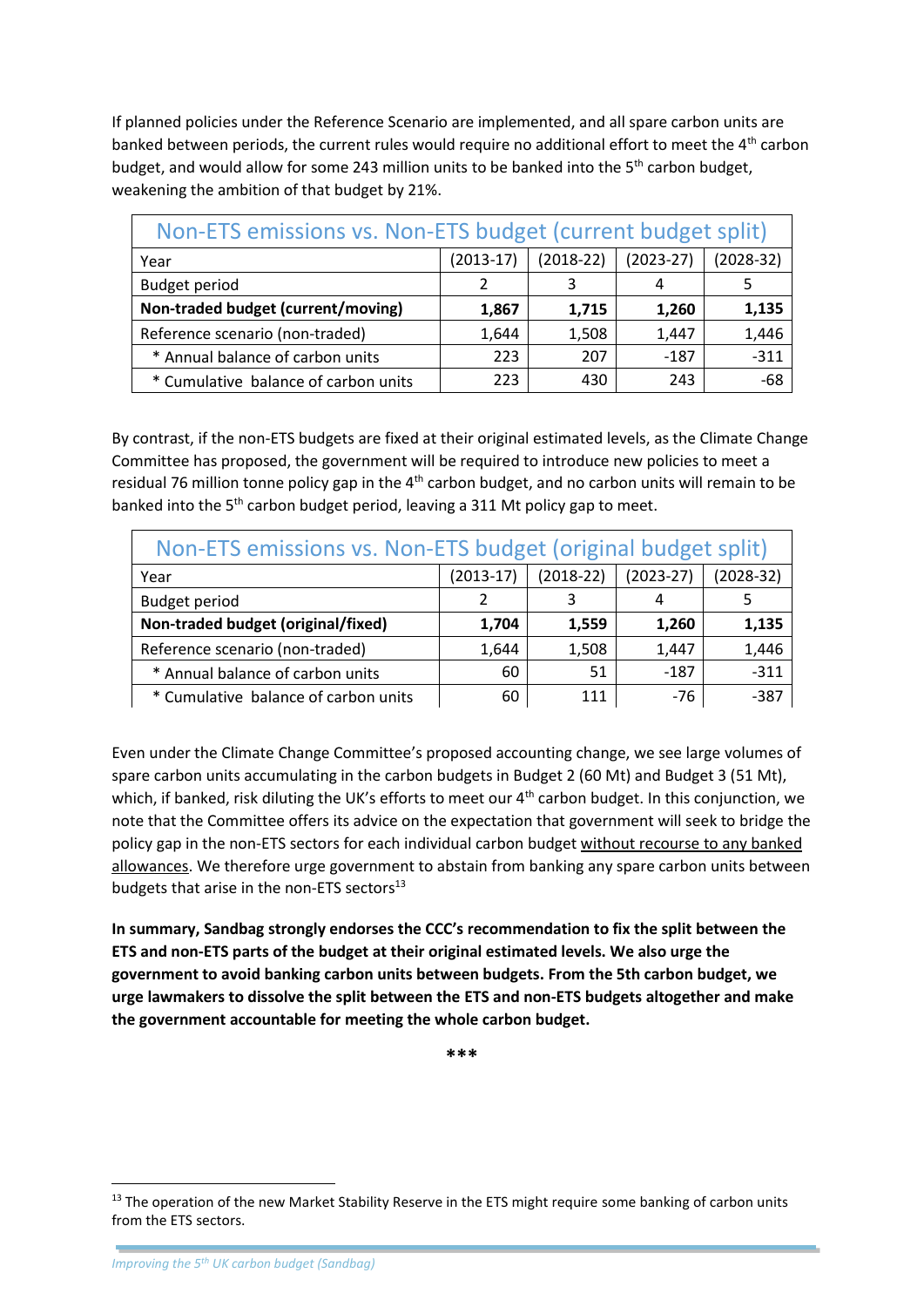## **Recommendation 3: Account for appropriate sectors when setting the budget**

**Accept the Climate Change Committee's advice to include international shipping from the 5th carbon budget, and to account for aviation emissions when setting the budget level.**

As the CCC clearly notes:

*"Regardless of whether the IAS sectors are included in carbon budgets, the Act requires those emissions are "taken into account" because the ultimate 2050 objective must incorporate those emissions to be consistent with international goals supported by the UK and the latest scientific understanding."*<sup>14</sup>

Even more tellingly, the Committee's advice on the level of the carbon budgets has always been made on the assumption that aviation and shipping emissions are included in that goal. This is evident as early as October 2008 when Lord Turner was advising then Secretary of State, Ed Miliband, on the 80% target for 2050. In that letter he clearly states:

> *"The 80% target should apply to the sum of all sectors of the UK economy, including international aviation and shipping."* 15

Given that all previous carbon budgets have been adopted with a particular scope of the 2050 target in mind (i.e. one which includes both international aviation and shipping), the government would be acting in bad faith if it did not adopt a  $5<sup>th</sup>$  carbon budget in keeping with that goal.

With a view to reaching that long term target, it is important that the government move to accommodate emissions from international aviation and shipping within the scope of the carbon budgets as soon as possible. While accounting challenges remain for including the aviation sector, maritime emissions are more tractable and should be included as soon as possible as per the Committee's advice (see inert below).

| <b>Table 6.2:</b> Fifth carbon budget recommendation including international shipping |                                            |  |  |
|---------------------------------------------------------------------------------------|--------------------------------------------|--|--|
| MtCO <sub>se</sub>                                                                    | The fifth budget period<br>$(2028 - 2032)$ |  |  |
| Non-traded sector                                                                     | 1,135                                      |  |  |
| Traded sector portion of net carbon account                                           | 590                                        |  |  |
| International shipping                                                                | 40                                         |  |  |
| <b>Recommended budget including</b><br>international shipping                         | 1,765                                      |  |  |

**\*\*\***

### **Recommendation 4: Strengthen the budget in light of the Paris agreement**

**The UK's long-term goal should be strengthened to reflect the stronger climate objectives in the Paris agreement, and the 5th carbon budget should be adjusted accordingly.** 

<sup>14</sup> p.25 https://www.theccc.org.uk/publication/the-fifth-carbon-budget-the-next-step-towards-a-low-carboneconomy/

<sup>15</sup> p.1 https://d2kjx2p8nxa8ft.cloudfront.net/wp-content/uploads/2013/03/Interim-report-letter-to-DECC-SofS-071008.pdf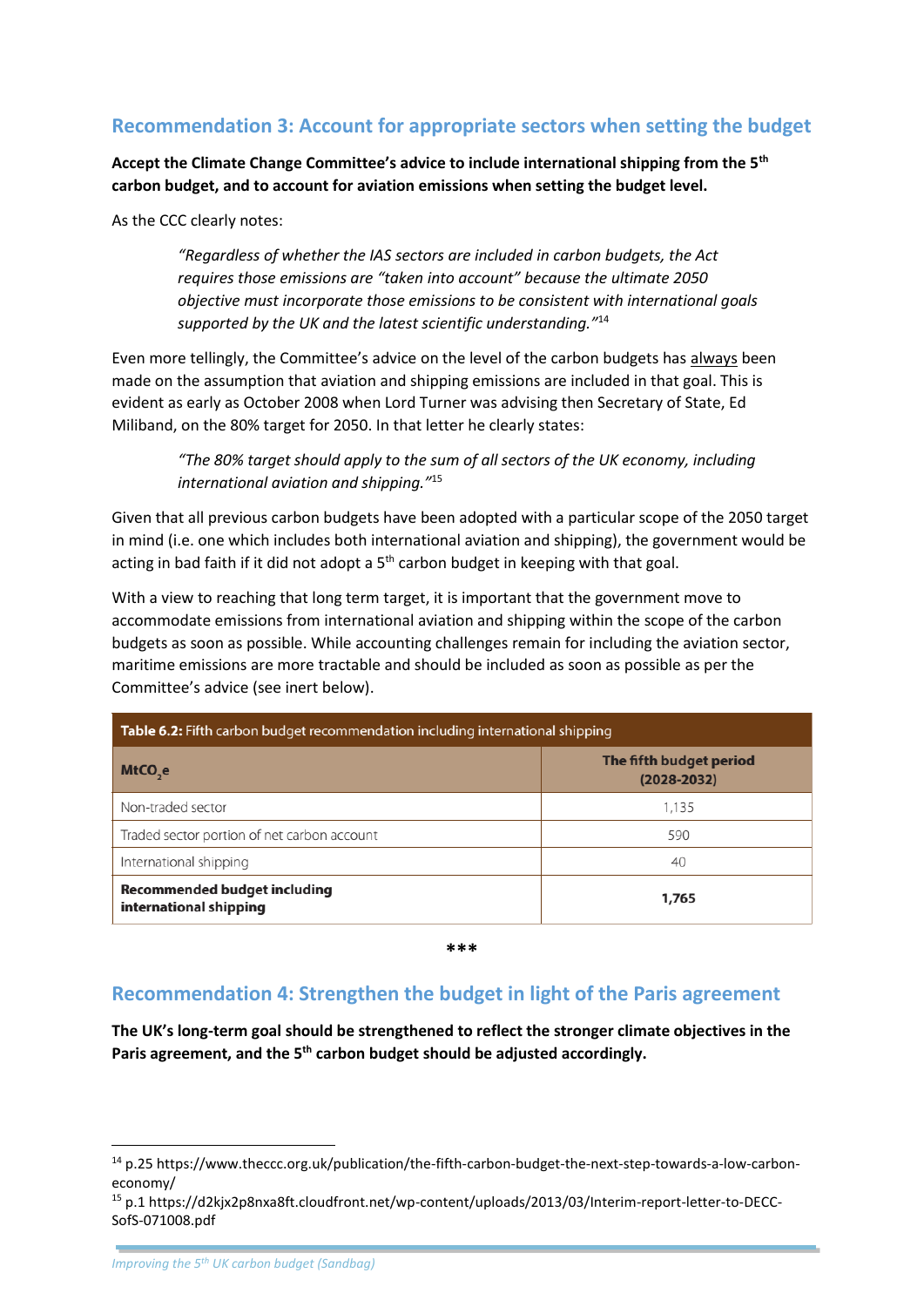While the Committee has been hesitant to propose a stronger carbon budget in light of the Paris agreement in its official letter to Secretary of State Amber Rudd<sup>16</sup>, staff from the Committee's secretariat have indicated on social media that a global target of 1.5°C would imply a much more ambitious 2050 goal for the UK, which by extension would imply a much more ambitious  $5<sup>th</sup>$  carbon budget as a staging post to that goal.



| $+$ Follow |
|------------|
|            |

1.5°C consistency for UK wld mean 2050 target of >90% or more (given limited data out there) rather than >80% #COP21

| Limiting warming in 2100 (allowing for overshoot)                                                                                                                                                                                                                                    |                                                                            |                                                                |                                                                                            |             |             |  |  |
|--------------------------------------------------------------------------------------------------------------------------------------------------------------------------------------------------------------------------------------------------------------------------------------|----------------------------------------------------------------------------|----------------------------------------------------------------|--------------------------------------------------------------------------------------------|-------------|-------------|--|--|
| 1.5°C (>50% in 2100)                                                                                                                                                                                                                                                                 | Limited action until 2020 and least-cost mitigation afterwards             |                                                                | Pathways limiting warming to below 1.5°C by 2100 with >50% chance                          |             |             |  |  |
| Number of available scenarios: 6; Number of contributing modelling frameworks: 2<br>Year of global annual emissions becoming net zerot for:<br>Kyoto-GHGs: (2060-2080); total CO <sub>2</sub> (including LULUCF): (2045-2050); CO <sub>2</sub> from energy and industry: (2045-2055) |                                                                            |                                                                |                                                                                            |             |             |  |  |
|                                                                                                                                                                                                                                                                                      | Annual emissions of global total greenhouse gases [GtCO <sub>2</sub> e/yr] |                                                                |                                                                                            |             |             |  |  |
| Year                                                                                                                                                                                                                                                                                 | 2020                                                                       | 2025                                                           | 2030                                                                                       | 2050        | 2100        |  |  |
| median*                                                                                                                                                                                                                                                                              | 56                                                                         | 47                                                             | 39                                                                                         | 8           | $-5$        |  |  |
| range and spread**                                                                                                                                                                                                                                                                   | $53(-/-)56$                                                                | $46(-/-)48$                                                    | $37(-/-)40$                                                                                | $4(-/-)14$  | $-5(-/-)-3$ |  |  |
| $2^{\circ}$ C (>66%)                                                                                                                                                                                                                                                                 |                                                                            | Limited action until 2020 and least-cost mitigation afterwards | Pathways limiting warming to below 2°C during the 21 <sup>"</sup> century with >66% chance |             |             |  |  |
| Number of available scenarios: 6; Number of contributing modelling frameworks: 3<br>Year of global annual emissions becoming net zerot for:<br>Kyoto-GHGs: (2080-2090); total CO <sub>2</sub> (including LULUCF): (2055-2075); CO <sub>2</sub> from energy and industry: (2055-2080) |                                                                            |                                                                |                                                                                            |             |             |  |  |
|                                                                                                                                                                                                                                                                                      |                                                                            |                                                                | Annual emissions of global total greenhouse gases [GtCO <sub>2</sub> e/yr]                 |             |             |  |  |
| Year                                                                                                                                                                                                                                                                                 | 2020                                                                       | 2025                                                           | 2030                                                                                       | 2050        | 2100        |  |  |
| median*                                                                                                                                                                                                                                                                              | 52                                                                         | 48                                                             | 37                                                                                         | 23          | -5          |  |  |
| range and spread**                                                                                                                                                                                                                                                                   | $49(-/-)55$                                                                | $44(-/-)51$                                                    | $29(-/-)44$                                                                                | $17(-/-)29$ | $-11(-/-)0$ |  |  |

Source: UNEP (2015) The Emissions Gap Report, Annex A

As a signatory of the Paris agreement, the UK has committed to:

*"[h]olding the increase in the global average temperature to well below 2 °C above pre-industrial levels and to pursue efforts to limit the temperature increase to 1.5 °C above pre-industrial levels". 17*

While global emissions are not yet on track for 2 degrees, and different effort sharing methodologies suggest a range of different obligations for the UK within that commitment, the 2050 goal in the act has been set with a view that per capita emissions in the UK should, by 2050, be equivalent to the required global average. The Paris agreement implies a strengthening of that goal, and a strengthening of carbon budgets along the road to meeting that goal.

By extension, the UK carbon budgets do not allow for the government to adopt carbon budgets based simply on the commitments we have negotiated in Europe, under the EU ETS and the EU effort sharing decision.<sup>18</sup> The Climate Change Act commits us to going further and faster than Europe if necessary, and taking them with us where we can. $19$ 

**\*\*\***

<sup>16</sup> https://www.theccc.org.uk/publication/implications-of-the-paris-agreement-for-the-fifth-carbon-budget/ <sup>17</sup> Article 2: http://unfccc.int/resource/docs/2015/cop21/eng/l09r01.pdf

 $18$  The CCC estimates that this is equivalent to 52% below 1990 levels, compared with the -57% target they propose. The 4<sup>th</sup> carbon budget is already set 52% below 1990 levels following inventory changes.

 $19$  E.g. through over-delivery against our EU targets and cancellation of excess EU carbon units, and through progressive negotiations.